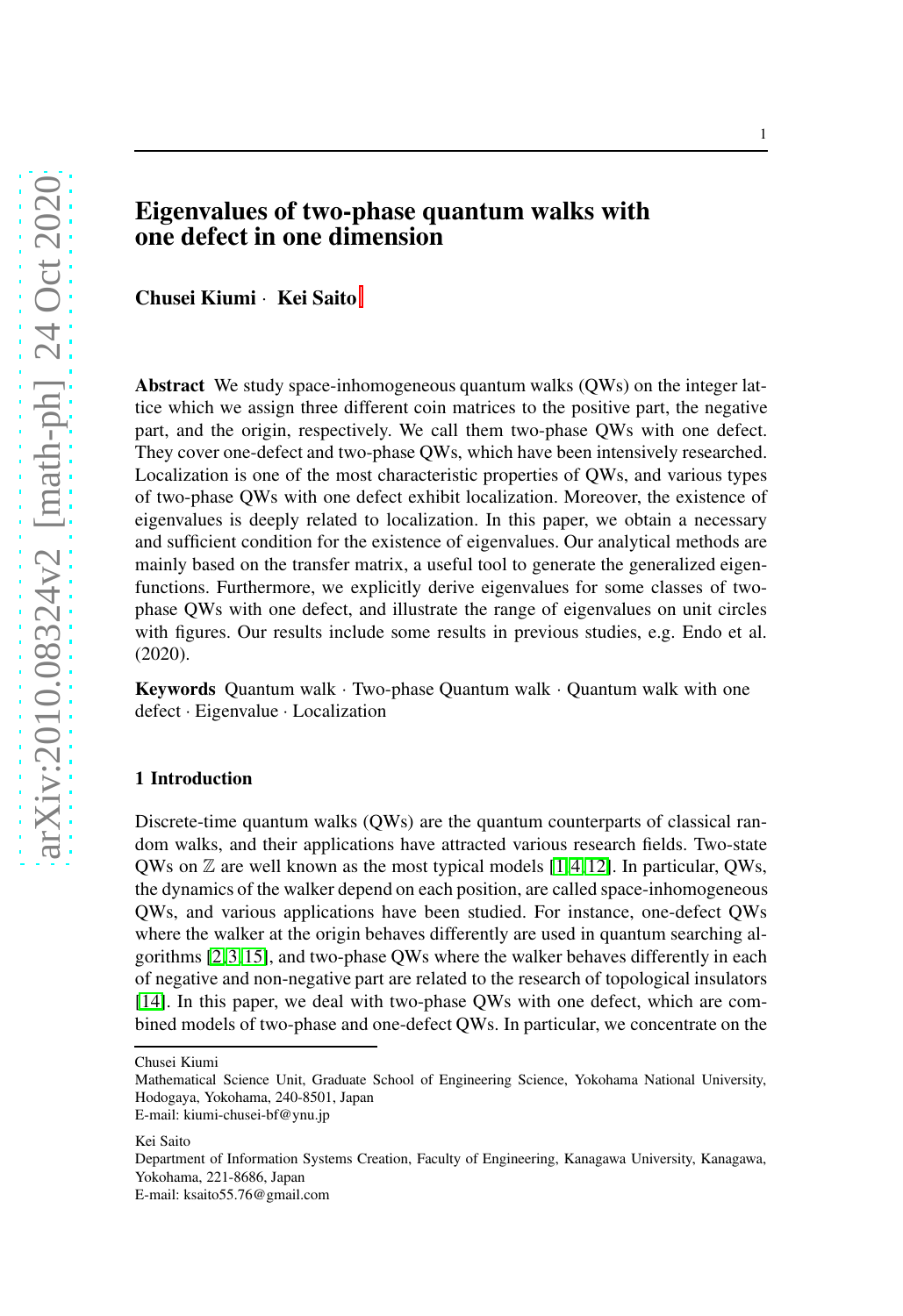analysis of the eigenvalues of the time evolution via the method of transfer matrices. It is known that the existence of eigenvalues is a necessary and sufficient condition for localization, which is a characteristic property of QWs [\[19,](#page-10-0)[17,](#page-10-1)[18\]](#page-10-2). The method of transfer matrices is used by [\[7,](#page-9-7)[13,](#page-9-8)[16\]](#page-9-9) to construct generalized eigenfunctions and stationary measures. Endo [\[9\]](#page-9-10) treated the specific case of two-phase QWs with one defect and succeeded in revealing the eigenvalues and time averaged limit measures. However, the results for general cases have not been clarified.

The rest of this paper is organized as follows. In Section [2,](#page-1-0) we introduce some notations and definitions of our models. Moreover, we present Theorem [2,](#page-4-0) which gives a necessary and sufficient condition for the existence of eigenvalues. This theorem is a key result of this paper. In Section [3,](#page-5-0) we use Theorem [2](#page-4-0) to clarify the eigenvalues for the five classes of two-phase QWs with one defect, where four of them include previous studies [\[5,](#page-9-11)[6,](#page-9-12)[8,](#page-9-13)[9,](#page-9-10)[20\]](#page-10-3). The remaining section is assigned to summarize our results.

# <span id="page-1-0"></span>2 Definitions and techniques

#### 2.1 Ouantum walks on  $\mathbb Z$

Firstly, we introduce two-state QWs on the integer lattice  $\mathbb{Z}$ . Let  $\mathscr{H} = \ell^2(\mathbb{Z}; \mathbb{C}^2)$  be a Hilbert space of states. The time evolution  $U = SC$  is defined by the product of two unitary operators  $S$  and  $C$ , on  $H$ . Here,  $S$  denotes the shift operator, and  $C$  denotes the coin operator, respectively. For  $\Psi \in \mathcal{H}$ , we write  $\Psi(x) = T \Psi_L(x) \Psi_R(x)$ , then *S* and *C* are defined as follows:

$$
(\mathcal{S}\Psi)(x) = \begin{bmatrix} \Psi_L(x+1) \\ \Psi_R(x-1) \end{bmatrix}, \qquad (\mathcal{C}\Psi)(x) = \tilde{C}_x \Psi(x),
$$

where  $\{\tilde{C}_x\}_{x \in \mathbb{Z}}$  is a sequence of 2 × 2 unitary matrices called coin matrices. We write  $\tilde{C}_x$  as below:

$$
\tilde{C}_x=e^{i\Delta_x}\left[\frac{\alpha_x}{-\beta_x}\frac{\beta_x}{\alpha_x}\right],
$$

where  $\alpha_x, \beta_x \in \mathbb{C}, \ \alpha_x \neq 0, \ \Delta_x \in [0, 2\pi)$  and  $|\alpha_x|^2 + |\beta_x|^2 = 1$ . We define two matrices  $P_x$  and  $Q_x$  by

$$
P_x = \begin{bmatrix} 1 & 0 \\ 0 & 0 \end{bmatrix} \tilde{C}_x, \qquad Q_x = \begin{bmatrix} 0 & 0 \\ 0 & 1 \end{bmatrix} \tilde{C}_x.
$$

Then, the time evolution can be written as

$$
(U\Psi)(x) = P_{x+1}\Psi(x+1) + Q_{x-1}\Psi(x-1), \quad x \in \mathbb{Z}.
$$
 (1)

*Remark 1* If there exists  $x_0 \in \mathbb{Z}$  such that  $\alpha_{x_0} = 0$ , then

$$
P_{x_0}P_{x_0+1}=Q_{x_0}Q_{x_0-1}=O
$$

holds, where  $O$  denotes the zero matrix. Thus, position  $x_0$  becomes reflecting boundary, and  $\mathbb Z$  is divided into disconnected half-lines. In this paper, we do not treat this case. Hence, we assume  $\alpha_x \neq 0$  for all  $x \in \mathbb{Z}$ .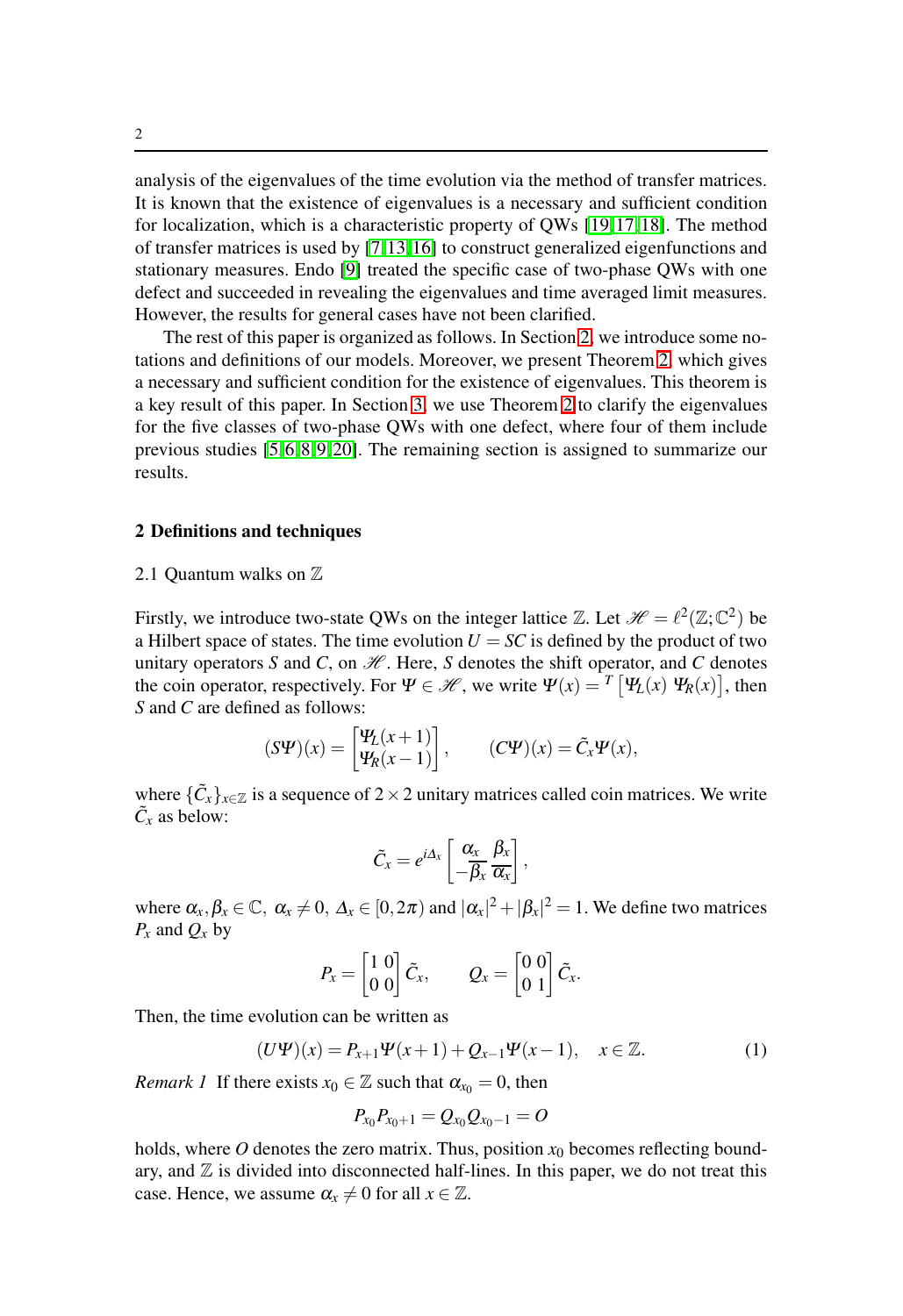Let  $\Psi_0 \in \mathscr{H} (\|\Psi_0\|^2 = 1)$  be an initial state of the QW, then the probability distribution at time  $t \in \mathbb{Z}_{\geq 0}$  is defined by  $\mu_t^{(\Psi_0)}(x) = ||(U^t \Psi_0)(x)||^2$ . Here, we say that the QW exhibits localization if there exists an initial state  $\Psi_0 \in \mathcal{H}$  and position  $x_0 \in \mathbb{Z}$ which satisfy  $\limsup_{t\to\infty} \mu_t^{(\Psi_0)}(x) > 0$ . In particular, it is known that the QW exhibits localization if and only if there exists an eigenvalue of  $U$ , namely, there exists  $\lambda \in [0, 2\pi)$ ,  $\Psi \in \mathcal{H}$  such that

$$
U\Psi=e^{i\lambda}\Psi.
$$

**Theorem 1** *If there exists a constant N such that the set of parameters*  $(\alpha_x, \beta_x, \Delta_x)$ *becomes a set of constants*  $(\alpha, \beta, \Delta)$  *for*  $|x| > N$ *, then*  $|\cos(\lambda - \Delta)| > |\alpha|$  *holds for*  $\alpha$ *any*  $e^{i\lambda} \in \sigma_p(U)$ *. Here,*  $\sigma_p(U)$  *denotes the set of eigenvalues of U.* 

*Proof* See [\[16\]](#page-9-9). □

Let *J* be a unitary operator on  $\mathcal H$  defined as

$$
(\boldsymbol{J}\boldsymbol{\varPsi})(x) = \begin{bmatrix} \boldsymbol{\varPsi}_L(x-1) \\ \boldsymbol{\varPsi}_R(x) \end{bmatrix}, \quad \boldsymbol{\varPsi} \in \mathscr{H}, \ x \in \mathbb{Z}.
$$

The inverse of *J* is given as

$$
(J^{-1}\Psi)(x) = \begin{bmatrix} \Psi_L(x+1) \\ \Psi_R(x) \end{bmatrix}, \quad \Psi \in \mathcal{H}, \ x \in \mathbb{Z}.
$$

Moreover, we introduce a transfer matrix  $T_x(\lambda)$  for  $\lambda \in [0, 2\pi)$ ,  $x \in \mathbb{Z}$  as below:

$$
T_x(\lambda) = \frac{1}{\alpha_x} \begin{bmatrix} e^{i(\lambda - \Delta_x)} & -\beta_x \\ -\overline{\beta_x} & e^{-i(\lambda - \Delta_x)} \end{bmatrix}.
$$

The transfer matrix is a normal matrix and its inverse matrix is

$$
T_{x}^{-1}(\lambda) = \frac{\alpha_{x}}{|\alpha_{x}|^{2}} \left[ e^{-i(\lambda - \Delta_{x})} \frac{\beta_{x}}{\beta_{x}} e^{i(\lambda - \Delta_{x})} \right].
$$

<span id="page-2-0"></span>These definitions lead us to the key proposition for this paper.

**Proposition 1** *For*  $\lambda \in [0, 2\pi)$  *and*  $\Psi \in \mathcal{H}$ *, following (i) and (ii) are equivalent.* 

(i) 
$$
\Psi \in \ker(U - e^{i\lambda}).
$$
  
\n(ii)  $(J\Psi)(x+1) = T_x(\lambda)(J\Psi)(x), \quad x \in \mathbb{Z}.$ 

*Proof*  $\Psi \in \text{ker}(U - e^{i\lambda})$  if and only if the following conditions hold for  $x \in \mathbb{Z}$ :

$$
e^{i\lambda}\Psi_L(x-1) = e^{i\Delta_x}(\alpha_x\Psi_L(x) + \beta_x\Psi_R(x)),
$$
  

$$
e^{i\lambda}\Psi_R(x+1) = e^{i\Delta_x}(-\overline{\beta_x}\Psi_L(x) + \overline{\alpha_x}\Psi_R(x)).
$$

By a direct calculation, we get

$$
\begin{bmatrix} e^{i\Delta_x} \alpha_x & 0\\ -e^{i\Delta_x} \overline{\beta_x} & -e^{i\lambda} \end{bmatrix} (J\Psi)(x+1) = \begin{bmatrix} e^{i\lambda} & -e^{i\Delta_x} \beta_x\\ 0 & -e^{i\Delta_x} \overline{\alpha_x} \end{bmatrix} (J\Psi)(x)
$$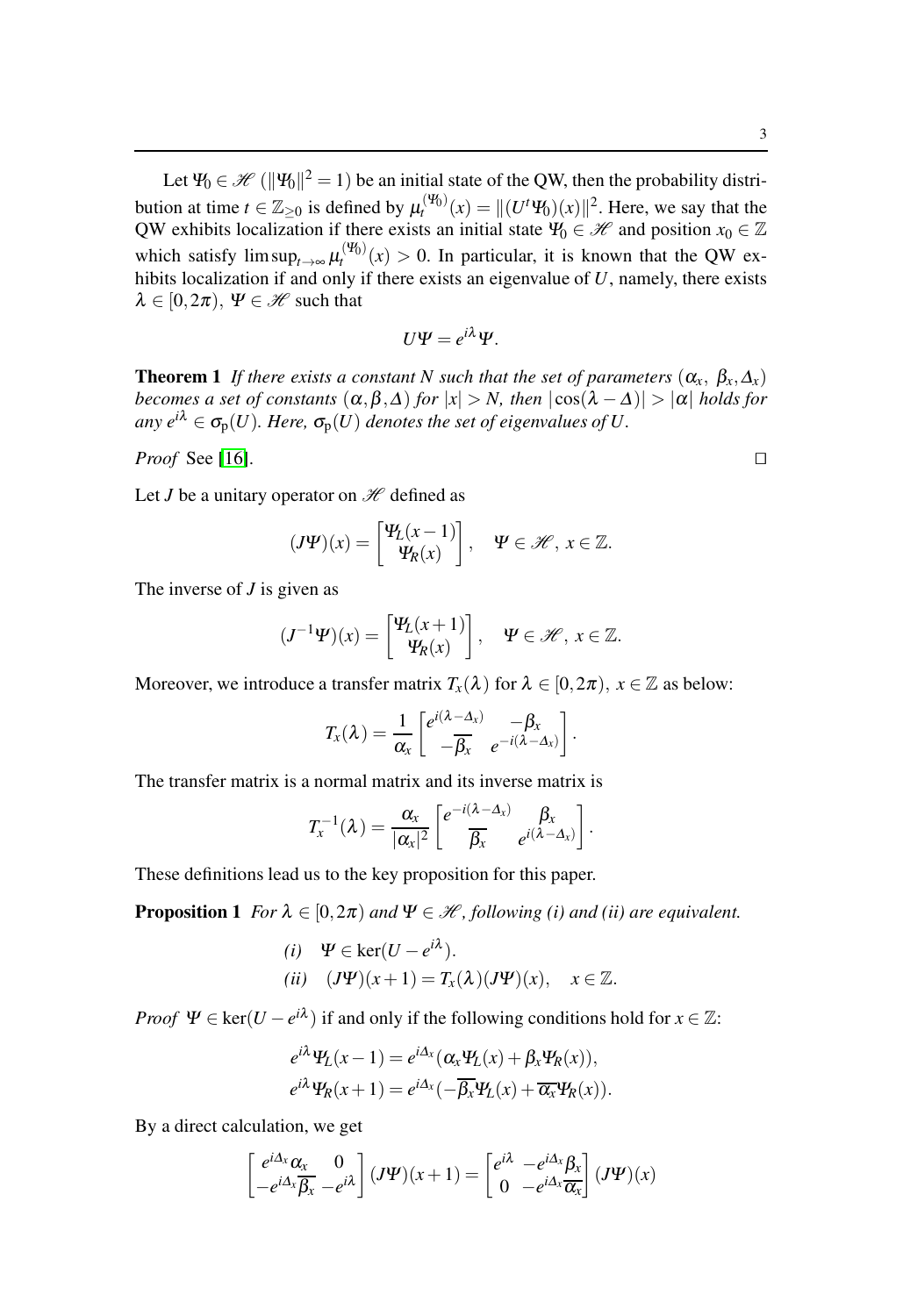which is equivalent to

<span id="page-3-1"></span>
$$
(J\Psi)(x+1) = \frac{1}{\alpha_x} \begin{bmatrix} e^{i(\lambda - \Delta_x)} & -\beta_x \\ -\overline{\beta_x} & e^{-i(\lambda - \Delta_x)} \end{bmatrix} (J\Psi)(x).
$$

<span id="page-3-2"></span>**Corollary 1** *For*  $\lambda \in [0, 2\pi)$  *and*  $\varphi \in \mathbb{C}^2 \setminus \{0\}$ *, we define*  $\tilde{\Psi} : \mathbb{Z} \to \mathbb{C}^2$  *as follows:* 

$$
\tilde{\Psi}(x) = \begin{cases} T_{x-1}(\lambda)T_{x-2}(\lambda)\cdots T_1(\lambda)T_0(\lambda)\varphi, & x > 0, \\ \varphi, & x = 0, \\ T_x^{-1}(\lambda)T_{x+1}^{-1}(\lambda)\cdots T_{-2}^{-1}(\lambda)T_{-1}(\lambda)\varphi, & x < 0. \end{cases}
$$
\n(2)

*Then, the existence of*  $\varphi$  *satisfying*  $\tilde{\Psi} \in \mathcal{H}$  *provides a necessary and sufficient condition for*  $e^{i\lambda} \in \sigma_p(U)$ .

*Proof* Firstly, for  $\lambda \in [0, 2\pi)$ , if there exists  $\varphi$  satisfying  $\tilde{\Psi} \in \mathcal{H}$ , then  $\Psi = J^{-1}\tilde{\Psi}$ satisfies (ii) in Proposition [1,](#page-2-0) therefore  $e^{i\lambda} \in \sigma_p(U)$ . Secondly, if there exists  $\Psi \in$ ker(*U* − *e*<sup>iλ</sup>), then  $\varphi = \Psi(0)$  provides  $\tilde{\Psi} \in \mathcal{H}$ .

Henceforward, we discuss about  $\varphi$  satisfying  $\tilde{\Psi} \in \mathcal{H}$ . Let  $\zeta_{x,\pm}$  be eigenvalues of  $T_{\rm x}(\lambda)$ . Then,

$$
\zeta_{x,\pm} = \frac{\cos(\lambda - \Delta_x) \pm \sqrt{\cos^2(\lambda - \Delta_x) - |\alpha_x|^2}}{\alpha_x}.
$$
\n(3)

Additionally, their associated eigenvectors  $|v_{x,\pm}\rangle$  are given as follows:

•  $\beta_r \neq 0$  case :

$$
|\nu_{x,\pm}\rangle = \left[i\sin(\lambda - \Delta_x) \mp \sqrt{\cos^2(\lambda - \Delta_x) - |\alpha_x|^2}\right],
$$
 (4)

•  $\beta_r = 0$  case :

<span id="page-3-3"></span><span id="page-3-0"></span>
$$
|\nu_{x,+}\rangle = \begin{bmatrix} 1 \\ 0 \end{bmatrix}, \quad |\nu_{x,-}\rangle = \begin{bmatrix} 0 \\ 1 \end{bmatrix}.
$$
 (5)

Note that when  $\beta_x = 0$ ,  $\zeta_{x,\pm}$  is described as  $e^{\pm i(\lambda - \Delta_x)}/\alpha_x$ .

**Lemma 1** *For constants*  $N \in \mathbb{N}$ ,  $\alpha \in \mathbb{C} \setminus \{0\}$  *and*  $\Delta \in [0, 2\pi)$ *, we assume*  $(\alpha_x, \Delta_x)$  $(\alpha, \Delta)$  *for x* > *N or x* < −*N. If*  $|\cos(\lambda - \Delta)| \leq |\alpha|$  *holds, then*  $e^{i\lambda} \notin \sigma_p(U)$ *.* 

*Proof* Under the assumption, from [\(3\)](#page-3-0) and  $|\cos(\lambda - \Delta)| \leq |\alpha|$ , we can see that  $|\zeta_{x,\pm}| = 1$  holds for  $x > N$  or  $x < -N$ . Then,  $\tilde{\Psi}(x)$  defined by [\(2\)](#page-3-1) does not converge to **0** since ker $T_x(\lambda) = \{0\}$  and  $|\zeta_{x,+}|$  or  $|\zeta_{x,-}|$  equals 1. Thus,  $\tilde{\Psi}$  is not included in  $\ell^2(\mathbb{Z}:\mathbb{C}^2)$ , and Corollary 1 leads to the statement.  $\ell^2(\mathbb{Z};\mathbb{C}^2)$ , and Corollary [1](#page-3-2) leads to the statement. □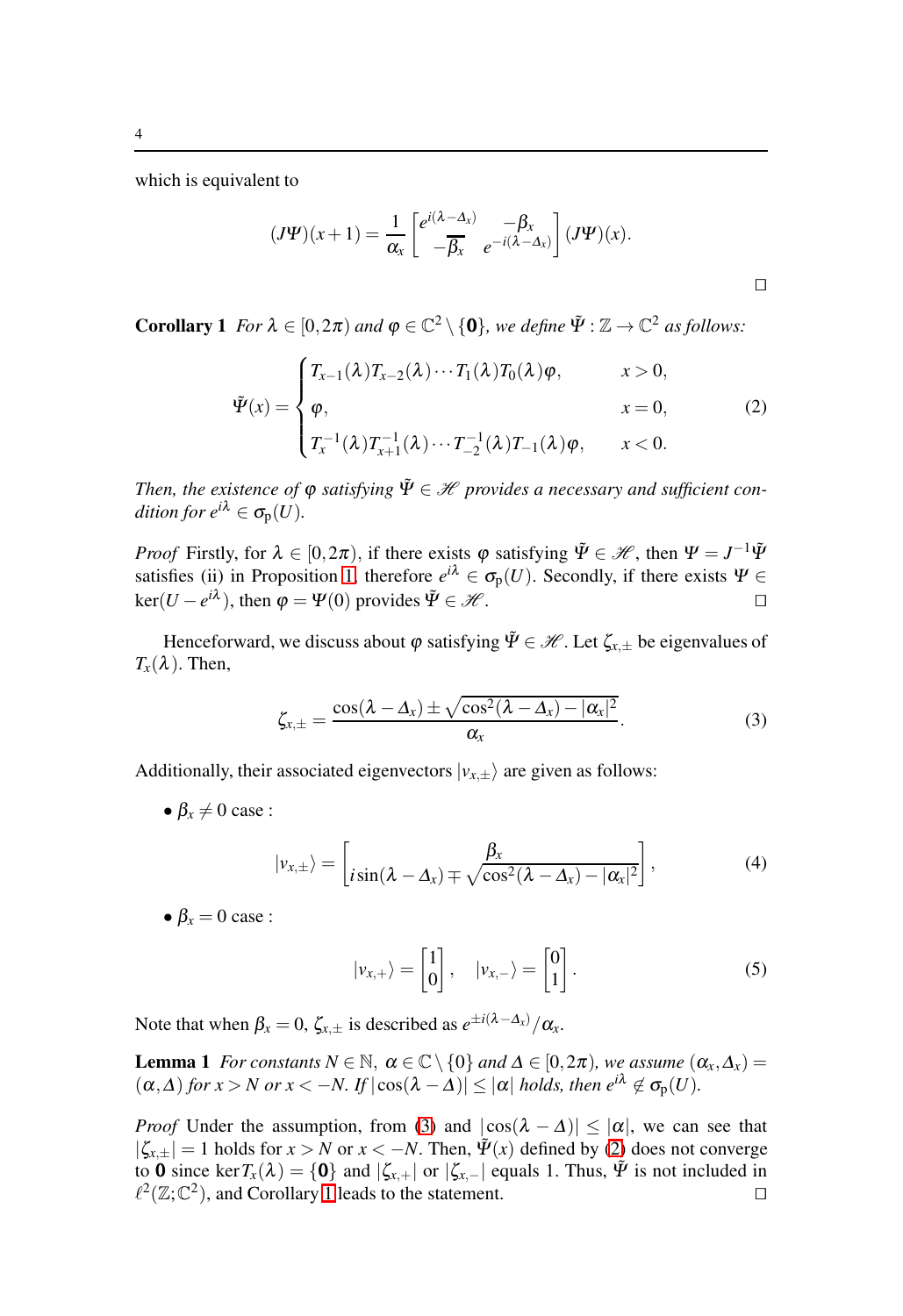## 2.2 Two-phase quantum walks with one defect

In this paper, we consider two-phase QWs with one defect defined as

<span id="page-4-1"></span>
$$
(\alpha_x, \beta_x, \Delta_x) = \begin{cases} (\alpha_m, \beta_m, \Delta_m), & x < 0, \\ (\alpha_o, \beta_o, \Delta_o), & x = 0, \\ (\alpha_p, \beta_p, \Delta_p), & x > 0, \end{cases}
$$
 (6)

where  $\alpha_j, \beta_j \in \mathbb{C}, \Delta_j \in [0, 2\pi), |\alpha_j|^2 + |\beta_j|^2 = 1$  and  $\alpha_j \neq 0$  for  $j \in \{p, o, m\}.$  Similarly, we write  $T_x(\lambda) = T_j(\lambda)$ ,  $\zeta_{x,\pm} = \zeta_{j,\pm}$ ,  $|v_{x,\pm}\rangle = |v_{j,\pm}\rangle$ , where  $j = p$  ( $x > 0$ ),  $= o(x = 0) = m(x < 0).$ 

**Theorem 2** *For*  $\lambda \in [0, 2\pi)$ *,*  $e^{i\lambda} \in \sigma_p(U)$  *if and only if the condition*  $|\cos(\lambda - \Delta_j)| >$  $|\alpha_j|$  (  $j \in \{p,m\}$ ) and  $\det D(\lambda) = 0$  *hold. Here*  $D(\lambda)$  *is defined by* 

<span id="page-4-0"></span>
$$
D(\lambda) = \begin{bmatrix} \langle v_{p,s_p}^{\perp}, v_{o,+} \rangle \zeta_{o,+} & \langle v_{p,s_p}^{\perp}, v_{o,-} \rangle \zeta_{o,-} \\ \langle v_{m,s_m}^{\perp}, v_{o,+} \rangle & \langle v_{m,s_m}^{\perp}, v_{o,-} \rangle \end{bmatrix},
$$

*where*  $|v_{j,\pm}^{\perp}\rangle$  *is a non-zero vector satisfying*  $\langle v_{j,\pm}^{\perp}, v_{j,\pm}\rangle = 0$  ( $j \in \{p,m\}$ )*, and s<sub>p</sub>, s<sub>m</sub> are plus or minus sign determined by*

$$
s_p = \begin{cases} +, & -\cos(\lambda - \Delta_p) > 0, \\ -, & -\cos(\lambda - \Delta_p) < 0, \end{cases} \qquad s_m = \begin{cases} +, & \cos(\lambda - \Delta_m) > 0, \\ -, & \cos(\lambda - \Delta_m) < 0. \end{cases}
$$

*In particular, if the condition holds, the multiplicity of the eigenvalue equals* 1*.*

*Proof* We show that  $detD(\lambda) = 0$  is equivalent to the existence of  $\varphi \in \mathbb{C}^2$  satisfying  $\Psi \in \mathcal{H}$  in Corollary [1.](#page-3-2) Since we consider the two-phase OWs with one defect defined by [\(6\)](#page-4-1),  $\tilde{\Psi}$  is given as

<span id="page-4-2"></span>
$$
\tilde{\Psi}(x) = \begin{cases}\nT_p^{x-1}(\lambda)T_0(\lambda)\varphi, x > 0, \\
\varphi, & x = 0, \\
T_m^x(\lambda)\varphi, & x < 0.\n\end{cases}
$$
\n(7)

Let  $\varphi = a|v_{o,+}\rangle + b|v_{o,-}\rangle$ ,  $a,b \in \mathbb{C}$ , by the change of basis, we get

$$
|\nu_{o,\pm}\rangle = \frac{\langle \nu_{j,-}^{\perp}, \nu_{o,\pm} \rangle}{\langle \nu_{j,-}^{\perp}, \nu_{j,+} \rangle} |\nu_{j,+}\rangle + \frac{\langle \nu_{j,+}^{\perp}, \nu_{o,\pm} \rangle}{\langle \nu_{j,+}^{\perp}, \nu_{j,-} \rangle} |\nu_{j,-}\rangle, \quad j \in \{p,m\}.
$$

Therefore, from [\(7\)](#page-4-2), we obtain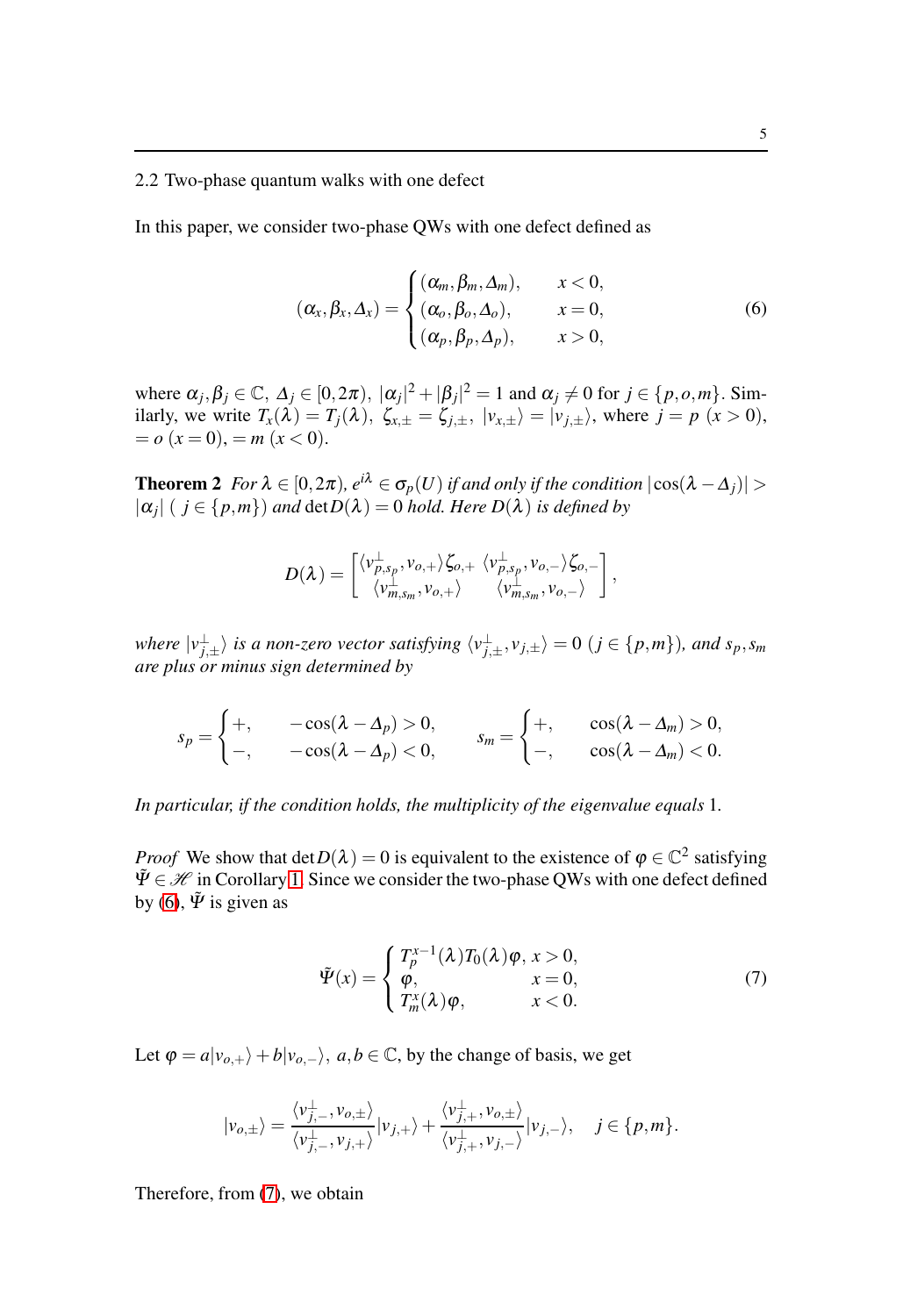$$
\tilde{\Psi}(x) = \begin{cases}\n\frac{\zeta_{o,+} \langle v_{p,-}^{\perp}, v_{o,+} \rangle a + \zeta_{o,-} \langle v_{p,-}^{\perp}, v_{o,-} \rangle b}{\langle v_{p,-}^{\perp}, v_{p,+} \rangle} \zeta_{p,+}^{-1} |v_{p,+} \rangle \\
+ \frac{\zeta_{o,+} \langle v_{p,+}^{\perp}, v_{o,+} \rangle a + \zeta_{o,-} \langle v_{p,+}^{\perp}, v_{o,-} \rangle b}{\langle v_{p,+}^{\perp}, v_{p,-} \rangle} \zeta_{p,-}^{x-1} |v_{p,-} \rangle, \ x > 0, \\
\frac{\langle v_{m,-}^{\perp}, v_{o,+} \rangle a + \langle v_{m,-}^{\perp}, v_{o,-} \rangle b}{\langle v_{m,-}^{\perp}, v_{m,+} \rangle} \zeta_{m,+}^{x} |v_{m,+} \rangle \\
+ \frac{\langle v_{m,+}^{\perp}, v_{o,+} \rangle a + \langle v_{m,+}^{\perp}, v_{o,-} \rangle b}{\langle v_{m,+}^{\perp}, v_{m,-} \rangle} \zeta_{m,-}^{x} |v_{m,-} \rangle, \ x < 0.\n\end{cases}
$$
\n(8)

From Lemma [1,](#page-3-3) it is sufficient to consider the case of  $|\cos(\lambda - \Delta_j)| > |\alpha_j|, j \in$  $\{p,m\}$ . In this case, from [\(3\)](#page-3-0), we can say that either  $|\zeta_{j,+}|$  or  $|\zeta_{j,-}|$  is greater than 1 and the other is less than 1, namely, if  $\cos(\lambda - \Delta_j) > |\alpha_j|$ , then  $|\zeta_{j,+}| > 1$  and  $| \zeta_{j,-} |$  < 1 hold, and if cos( $\lambda - \Delta_j$ ) < − $|\alpha_j|$ ,  $| \zeta_{j,+} |$  < 1 and  $| \zeta_{j,-} |$  > 1 hold. Therefore,

$$
\zeta_{o,+}\langle v_{p,s_p}^{\perp},v_{o,+}\rangle a+\zeta_{o,-}\langle v_{p,s_p}^{\perp},v_{o,-}\rangle b=\langle v_{m,s_m}^{\perp},v_{o,+}\rangle a+\langle v_{m,s_m}^{\perp},v_{o,-}\rangle b=0,
$$

which is equivalent to  $^T[a, b] \in \text{ker } D(\lambda)$  is necessary for  $\tilde{\Psi} \in \mathcal{H}$ . It is also sufficient for  $\tilde{\Psi} \in \mathcal{H}$  since  $\tilde{\Psi}$  with  $^T[a, b] \in \text{ker } D(\lambda)$  satisfies  $\|\tilde{\Psi}(x)\|^2 = O(c^{2x})$  for a constant  $|c| < 1$ . Thus,  $\det D(\lambda) = 0$  is a necessary and sufficient condition for  $e^{i\lambda} \in \sigma_p(U)$ from Corollary [1.](#page-3-2) Additionally, from Proposition [1,](#page-2-0) eigenfunctions of *U* are given by  $J^{-1}\tilde{\Psi}$ . Therefore, the dimension of ker $(U-e^{i\lambda})$  is determined by the freedom of choice of  $\varphi$ . Since  $\varphi$  is determined by  $a, b$ , and  $D(\lambda)$  is not a zero matrix, dim ker $(U - e^{i\lambda}) = \dim \ker D(\lambda) = 1$  holds if  $T[a, b] \in \ker D(\lambda)$ .  $e^{i\lambda}$ ) = dim ker $D(\lambda) = 1$  holds if  $T[a \; b] \in \text{ker } D(\lambda)$ . □

# <span id="page-5-0"></span>3 Main Theorems

In this section, we use Theorem [2](#page-4-0) to analyse eigenvalues for 5 models, and 4 of them include the models in the previous studies.

**Theorem 3** *We assume*  $(\alpha_p, \beta_p, \Delta_p) = (\alpha_m, \beta_m, \Delta_m) = (\alpha, \beta, \Delta)$  *and*  $\Delta_o = \Delta$ *.*  $\sigma_p(U) \neq$  $\emptyset$  if and only if  $|\beta|^2 > \Re(\beta \overline{\beta_0})$  holds, and all eigenvalues of  $U$  are given by:

<span id="page-5-2"></span><span id="page-5-1"></span>
$$
e^{i\lambda_1} = \frac{\left(\Re\left(\overline{\beta_0}\beta\right) - 1\right) + i\sqrt{|\beta|^2 - \Re^2\left(\overline{\beta_0}\beta\right)}}{\sqrt{1 + |\beta|^2 - 2\Re\left(\overline{\beta_0}\beta\right)}}e^{i\lambda}, \qquad e^{i\lambda_2} = -e^{i\lambda_1},
$$

$$
e^{i\lambda_3} = \frac{\left(\Re\left(\overline{\beta_0}\beta\right) - 1\right) - i\sqrt{|\beta|^2 - \Re^2\left(\overline{\beta_0}\beta\right)}}{\sqrt{1 + |\beta|^2 - 2\Re\left(\overline{\beta_0}\beta\right)}}e^{i\lambda}, \qquad e^{i\lambda_4} = -e^{i\lambda_3}.
$$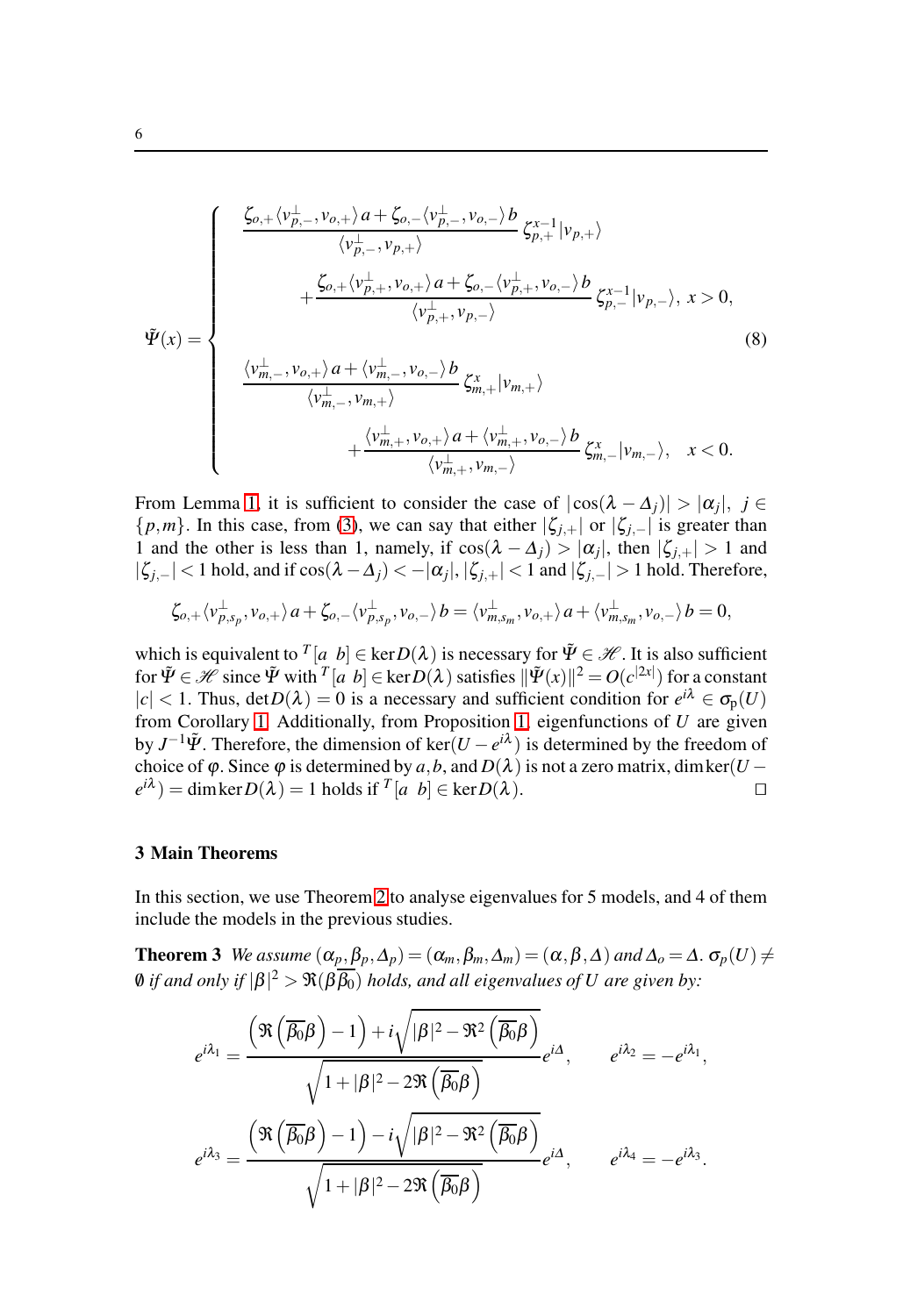.

7

**Theorem 4** *We assume*  $(\alpha_p, \beta_p, \Delta_p) = (\alpha_m, \beta_m, \Delta_m) = (\alpha, \beta, \Delta)$  *and*  $(\alpha_o, \beta_o) = (\alpha, \beta)$ *.*  $\sigma_p(U) \neq \emptyset$  *if and only if Condition 1 or Condition 2 holds.* 

- Condition 1 :  $|\beta| \cos(\Delta_o \Delta) |\alpha| \sin(\Delta_o \Delta) < |\beta|$ .
- Condition 2 :  $|\beta|\cos(\Delta_o-\Delta)+|\alpha|\sin(\Delta_o-\Delta)<|\beta|$ *.*

*Then all eigenvalues of U are given by the followings:*

• *If Condition 1 holds,*  $e^{i\lambda_1}$ ,  $e^{i\lambda_2} \in \sigma_p(U)$ *, where* 

$$
e^{i\lambda_1} = \frac{|\beta|(|\beta|+i|\alpha|)e^{i\Delta_o} - e^{i\Delta}}{||\beta|||\beta|+i|\alpha|)e^{i\Delta_o} - e^{i\Delta}|}, \quad e^{i\lambda_2} = -e^{i\lambda_1}.
$$

• *If Condition 2 holds,*  $e^{i\lambda_3}$ ,  $e^{i\lambda_4} \in \sigma_p(U)$ *, where* 

$$
e^{i\lambda_3} = \frac{|\beta|(|\beta| - i|\alpha|)e^{i\Delta_o} - e^{i\Delta}}{||\beta|||\beta| - i|\alpha|)e^{i\Delta_o} - e^{i\Delta}|}, \quad e^{i\lambda_4} = -e^{i\lambda_3}
$$

*In particular, if both of Condition 1 and Condition 2 hold, U has 4 eigenvalues written above.*



Fig. 1 (a) and (b) illustrate eigenvalues rotated through  $-\Delta$  for the one-defect QWs in Theorem [3](#page-5-1) and Theorem [4,](#page-5-2) respectively. The bold lines indicate the range of the existence of eigenvalues rotated through −<sup>∆</sup>.

*Remark 2* The models of Theorem [3](#page-5-1) and Theorem [4](#page-5-2) are extensions of the models in the following previous studies, respectively:

• Endo, Konno, Segawa, Takei (2014) [\[8\]](#page-9-13) :

$$
(\alpha, \beta, \Delta) = (\frac{i}{\sqrt{2}}, \frac{i}{\sqrt{2}}, \frac{3\pi}{2}), \qquad (\alpha_o, \beta_o, \Delta_o) = (i\cos\xi, i\sin\xi, \frac{3\pi}{2}), \quad \xi \in (0, \frac{\pi}{2}).
$$

• Wojcik et al. (2012) [\[20\]](#page-10-3), Endo, Konno (2014) [\[10\]](#page-9-14) :

<span id="page-6-0"></span>
$$
(\alpha,\beta,\Delta)=(\frac{i}{\sqrt{2}},\frac{i}{\sqrt{2}},\frac{3\pi}{2}), \quad (\alpha_o,\beta_o,\Delta_o)=(\frac{i}{\sqrt{2}},\frac{i}{\sqrt{2}},\frac{3\pi}{2}+2\pi\phi), \quad \phi\in(0,1).
$$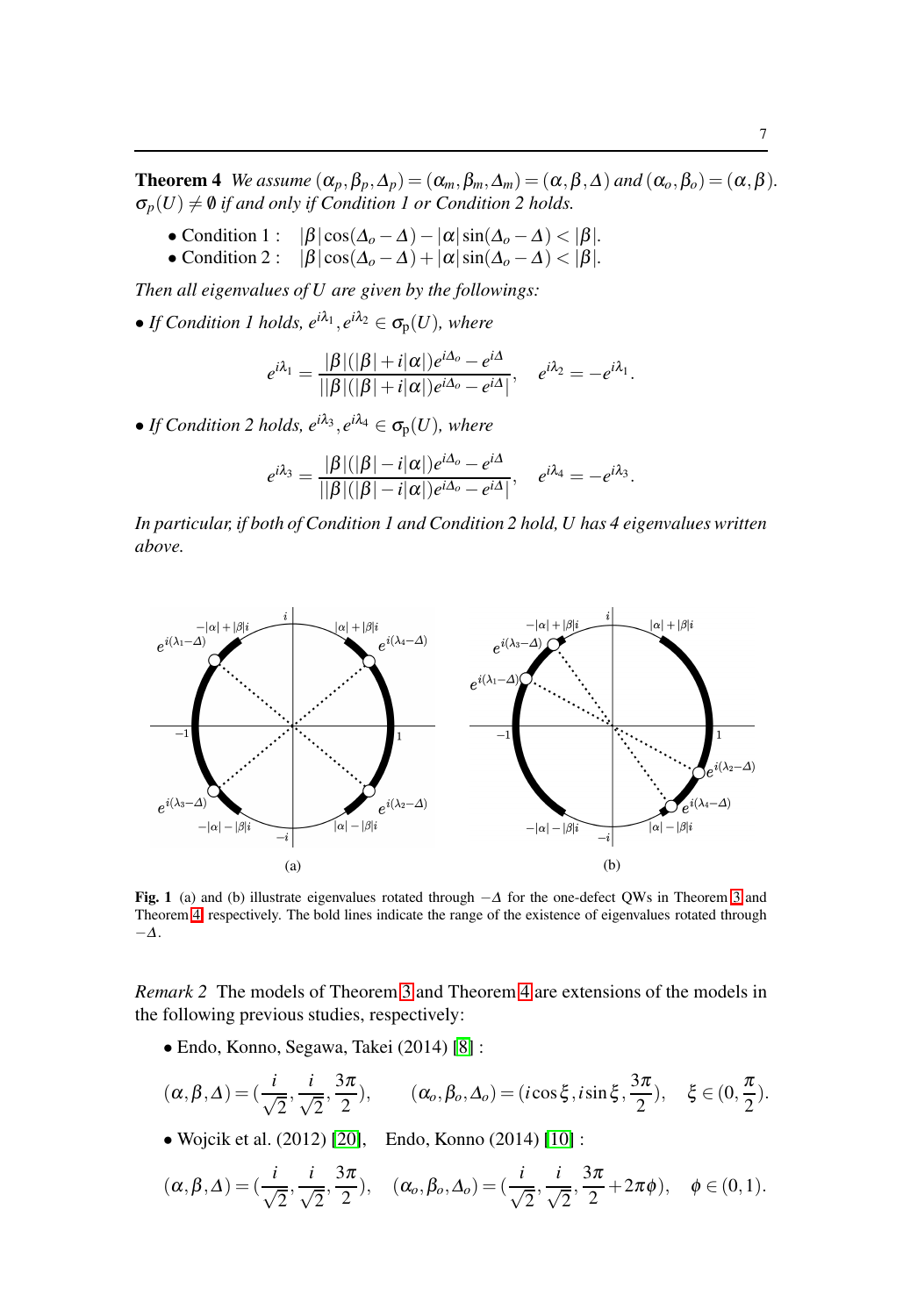**Theorem 5** *We assume*  $(\alpha_o, \beta_o, \Delta_o) = (\alpha_p, \beta_p, \Delta_p)$  *and*  $\arg \beta_p = \arg \beta_m$ *, where*  $\arg z$ *denotes the argument of a complex number z.*  $\sigma_p(U) \neq \emptyset$  *if and only if*  $\cos(\Delta_m - \Delta_p)$  <  $|\beta_m|\,|\beta_p| - |\alpha_m|\,|\alpha_p|$  holds, and all eigenvalues of U are given by

$$
e^{i\lambda_1}=\frac{|\beta_p|e^{i\Delta_m}-|\beta_m|e^{i\Delta_p}}{||\beta_p|e^{i\Delta_m}-|\beta_m|e^{i\Delta_p}|}, e^{i\lambda_2}=-e^{i\lambda_1}.
$$

<span id="page-7-0"></span>**Theorem 6** *We assume*  $(\alpha_o, \beta_o, \Delta_o) = (\alpha_p, \beta_p, \Delta_p)$  *and*  $\Delta_p = \Delta_m = \Delta$ *.*  $\sigma_p(U) \neq \emptyset$  *if* and only if  $\left(\Re\left(\beta_m \overline{\beta_p}\right) - \left|\beta_p\right|\right)$  $\binom{2}{2}\left(\mathfrak{R}\left(\beta_m \overline{\beta_p}\right)-|\beta_m|^2\right)>0$  holds, and all eigenvalues *of U are given by*

$$
e^{i\lambda_{1}}=\frac{e^{i\Delta}\left(\sqrt{\left(\Re\left(\beta_{m}\overline{\beta_{p}}\right)+\left|\alpha_{p}\right| |\alpha_{m}|-1\right)\left(\Re\left(\beta_{m}\overline{\beta_{p}}\right)-\left|\alpha_{p}\right| |\alpha_{m}|-1\right)}+i\Im\left(\beta_{m}\overline{\beta_{p}}\right)\right)}{|\beta_{p}-\beta_{m}|},\ e^{i\lambda_{2}}=-e^{i\lambda_{1}}
$$



Fig. 2 (a) and (b) illustrate eigenvalues rotated through  $-\Delta_p$  and  $-\Delta$  for the two-phase QWs in Theorem [5](#page-6-0) and Theorem [6,](#page-7-0) respectively. In (a), the bold lines indicate the range of the existence of eigenvalues rotated through  $-\Delta_p$ . In (b), the bold lines indicate the range of the existence of eigenvalues rotated through  $-\Delta$ , where  $j = p \ (|\beta_p| \leq |\beta_m|), = m \ (|\beta_m| < |\beta_p|).$ 

*Remark 3* The model in Theorem [6](#page-7-0) is an extension of the model of the following previous research:

• Endo, Konno, Obuse  $(2015)$  [\[6\]](#page-9-12):

$$
(\alpha_p,\beta_p,\Delta_p)=(\frac{i}{\sqrt{2}},\frac{ie^{i\sigma_+}}{\sqrt{2}},\frac{3\pi}{2}),\ (\alpha_m,\beta_m,\Delta_m)=(\frac{i}{\sqrt{2}},\frac{ie^{i\sigma_-}}{\sqrt{2}},\frac{3\pi}{2}),\ \sigma_{\pm}\in[0,2\pi).
$$

<span id="page-7-1"></span>**Theorem 7** *We assume*  $\beta_o = 0$ ,  $|\beta_p| = |\beta_m| = |\beta|$  *and*  $\Delta_p = \Delta_m = \Delta$ *. Let*  $C = \Delta_0 +$  $(\arg \beta_p - \arg \beta_m)/2$ ,  $\sigma_p(U) \neq \emptyset$  *holds. All eigenvalues of U are given by the following conditions:*

- Condition 1 :  $\sin(\Delta C) \in [-1, |\beta|)$ .
- Condition 2 :  $\sin(\Delta C) \in (-|\beta|, 1].$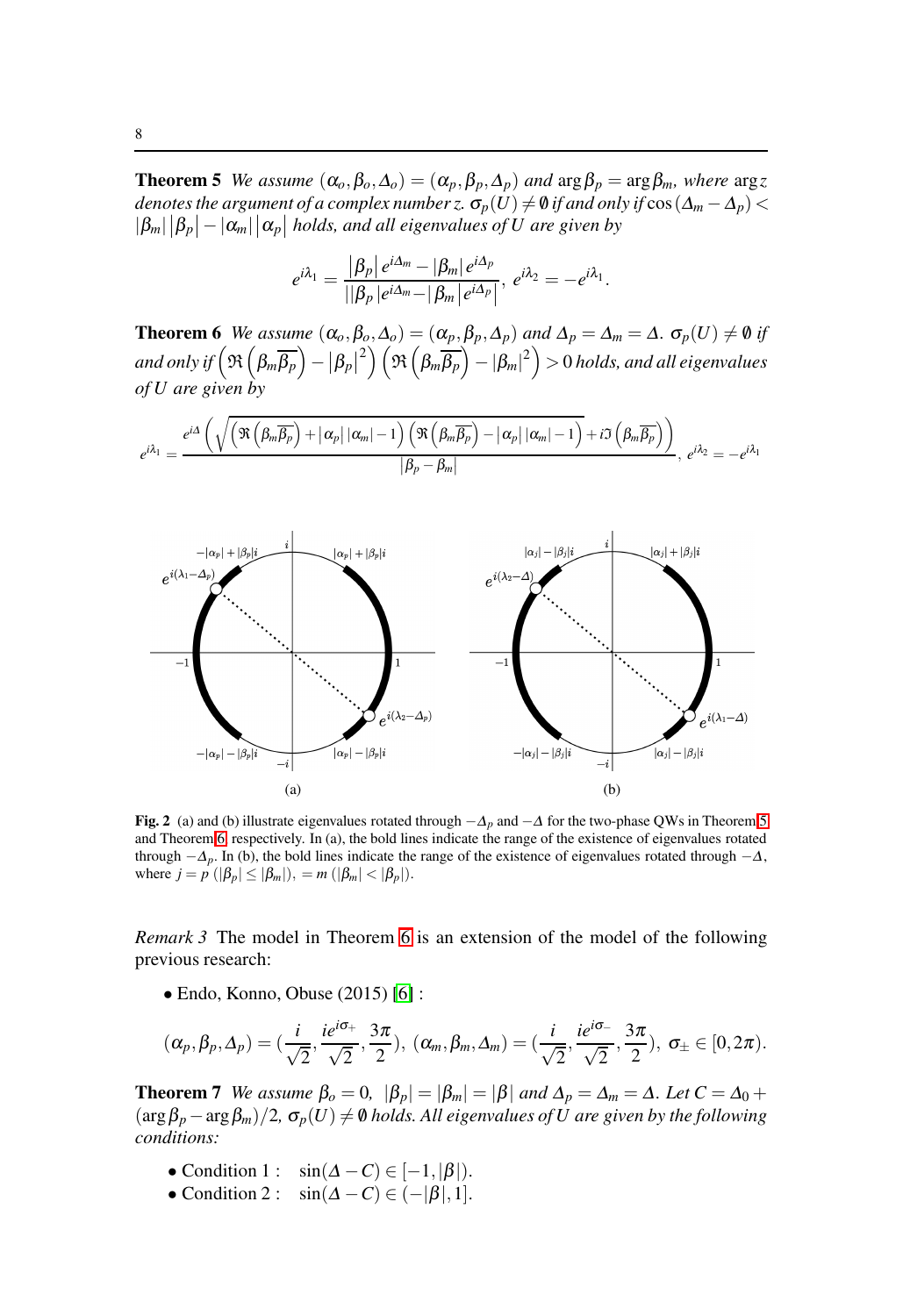• *If Condition 1 holds,*  $e^{i\lambda_1}$ ,  $e^{i\lambda_2} \in \sigma_p(U)$ *, where* 

$$
e^{i\lambda_1} = \frac{e^{i\Delta} - i|\beta|e^{iC}}{|e^{i\Delta} - i|\beta|e^{iC}|}, \qquad e^{i\lambda_2} = -e^{i\lambda_1}.
$$

• *If Condition 2 holds,*  $e^{i\lambda_3}$ *,*  $e^{i\lambda_4} \in \sigma_p(U)$ *, where* 

$$
e^{i\lambda_3} = \frac{e^{i\Delta} + i|\beta|e^{iC}}{|e^{i\Delta} + i|\beta|e^{iC}|}, \qquad e^{i\lambda_4} = -e^{i\lambda_3}.
$$

*In particular, when both of Condition 1 and Condtion 2 hold, U has 4 eigenvalues written above.*



Fig. 3 The illustration of eigenvalues rotated through  $-\Delta$  for the two-phase QWs with one defect in Theorem [7.](#page-7-1) The bold lines indicate the range of the existence of eigenvalues rotated through  $-\Delta$ .

*Remark 4* The model in Theorem [7](#page-7-1) is an extension of the model in following previous research:

• Endo, Konno, Segawa, Takei (2015) [\[9\]](#page-9-10) :

$$
(\alpha_p, \beta_p, \Delta_p) = (\frac{i}{\sqrt{2}}, \frac{ie^{i\sigma_+}}{\sqrt{2}}, \frac{3\pi}{2}),
$$
  
\n
$$
(\alpha_m, \beta_m, \Delta_m) = (\frac{i}{\sqrt{2}}, \frac{ie^{i\sigma_-}}{\sqrt{2}}, \frac{3\pi}{2}),
$$
  
\n
$$
(\alpha_o, \beta_o, \Delta_o) = (i, 0, \frac{3\pi}{2}), \qquad \sigma_{\pm} \in [0, 2\pi).
$$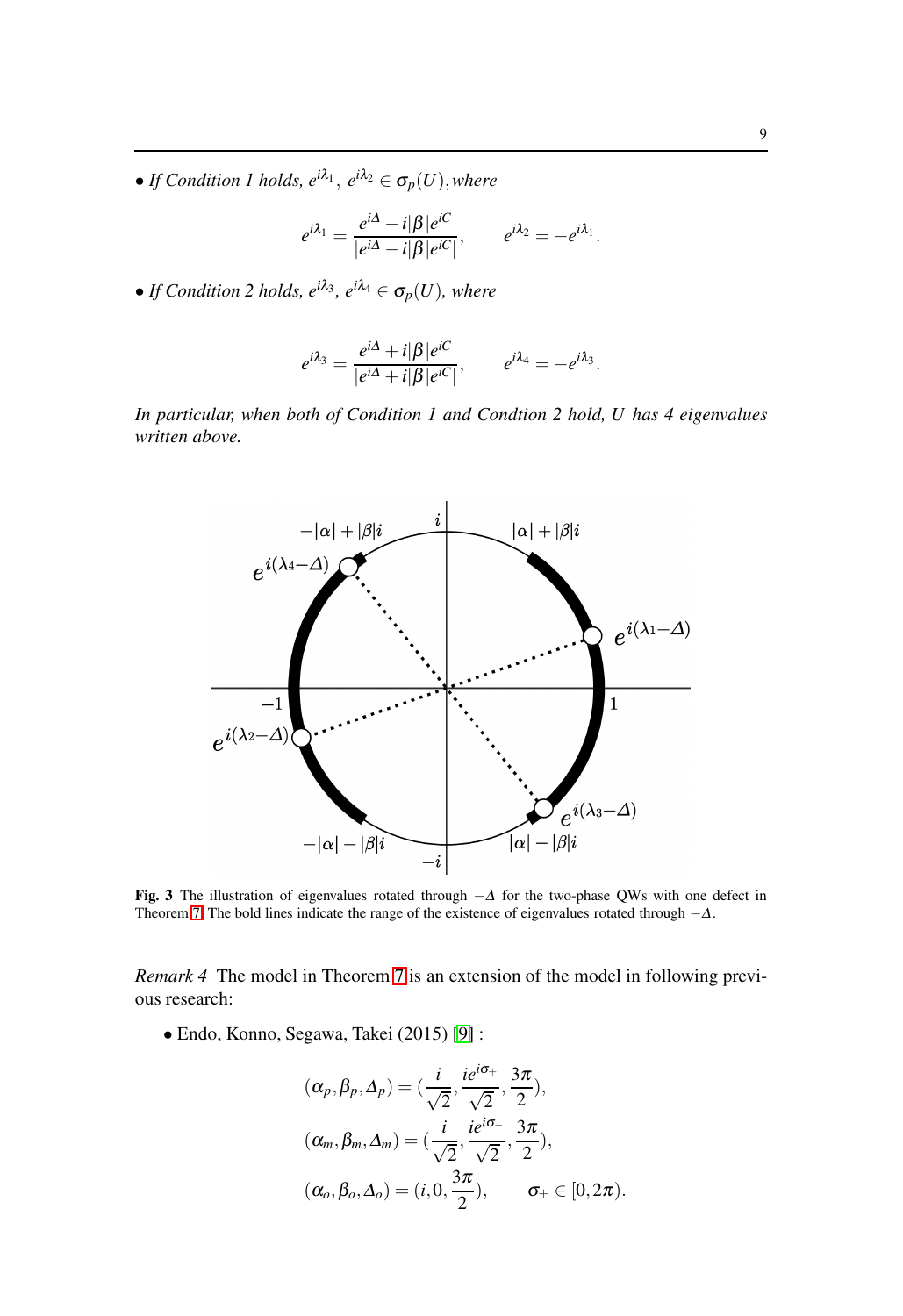### 4 Summary

In this paper, we analysed eigenvalues of two-phase quantum walks with one defect on the integer lattice  $\mathbb Z$  via the method of transfer matrices. In Theorem [2,](#page-4-0) we acquired the necessary and sufficient condition for the existence of eigenvalues. By using this condition, we succeeded in clarifying concrete eigenvalues for five models including previous studies. In Theorem [3](#page-5-1) and [4,](#page-5-2) we treated two cases of one-defect QWs. For the model in Theorem [3,](#page-5-1) the four eigenvalues exist only if  $|\beta|^2 > \Re(\beta \overline{\beta_0})$  is satisfied, otherwise they do not. Moreover, the model in The-orem [4](#page-5-2) has two conditions,  $|\beta| \cos(\Delta_o - \Delta) \pm |\alpha| \sin(\Delta_o - \Delta) < |\beta|$ . Four eigenvalues exist if both conditions are satisfied, and two eigenvalues exist if only one of them is satisfied. Theorem [5](#page-6-0) and Theorem [6](#page-7-0) are results for two-phase QWs, and there are two eigenvalues if and only if  $\cos(\Delta_m - \Delta_p) < |\beta_p||\beta_m| - |\alpha_p||\alpha_m|$  and  $\left(\Re\left(\beta_m \overline{\beta_p}\right)-\left|\beta_p\right|\right)$  $\binom{2}{2}\left(\Re\left(\beta_m\overline{\beta_p}\right)-|\beta_m|^2\right)>0$  are satisfied, respectively. Finally, Theorem  $7$  is a result for two-phase QWs with one defect. As in the case of The-orem [4,](#page-5-2) there are two conditions  $sin(\Delta - C) \in [-1, |\beta|)$  and  $sin(\Delta - C) \in (|\beta|, 1]$ . Four eigenvalues exist if both conditions are satisfied, and two eigenvalues exist if only one of them is satisfied.

# **References**

- <span id="page-9-0"></span>1. A. Ambainis, E. Bach, A. Nayak, A. Vishwanath and J. Watrous, One-dimensional quantum walks, *Proc. of the 33rd Annual ACM symposium on Theory of computing*, 37–49 (2001).
- <span id="page-9-3"></span>2. A. Ambainis, J. Kempe, R. Alexander, Coins make quantum walks faster, *Proc. 16th ACM-SIAM SODA*, 1099–1108 (2005).
- <span id="page-9-4"></span><span id="page-9-1"></span>3. A. M. Childs, J. Goldstone, Spatial search by quantum walk, *Phys. Rev. A*, 70, 022314 (2004).
- 4. M. J. Cantero, F. A. Grunbaum, L. Moral and L. Velazquez, The CGMV method for quantum walks, *Quantum Inf. Process.*, 11, 1149–1192 (2012).
- <span id="page-9-11"></span>5. S. Endo, T. Endo, T. Komatsu and N. Konno, Eigenvalues of two-state quantum walks induced by the Hadamard walk, *Entropy*, 22(1), 127 (2020).
- <span id="page-9-12"></span>6. T. Endo, N. Konno and H. Obuse, Relation between two-phase quantum walks and the topological invariant, [arXiv:1511.04230.](http://arxiv.org/abs/1511.04230)
- <span id="page-9-7"></span>7. H. Kawai, T. Komatsu and N. Konno, Stationary measure for two-state space-inhomogeneous quantum walk in one dimension, *Yokohama Math. J.*, 64, 111–130 (2018).
- <span id="page-9-13"></span>8. T. Endo, N. Konno, E. Segawa and M. Takei, A one-dimensional Hadamard walk with one defect, *Yokohama Math. J.*, 60, 49–90 (2014).
- <span id="page-9-10"></span>9. T. Endo, N. Konno, E. Segawa and M. Takei, Limit theorems of a two-phase quantum walk with one defect, *Quantum Inf. Comput.*, 15, 1373–1396 (2015).
- <span id="page-9-14"></span>10. T. Endo, N. Konno, The stationary measure of a space-inhomogeneous quantum walk on the line, *Yokohama Math. J.*, 60, 33–47 (2014).
- 11. X. Lu, C. Wang and W. Wang, The stationary measure of a space-inhomogeneous three-state quantum walk on the line, *Quantum Inf. Process.*, 14(3), 867–880 (2015).
- <span id="page-9-2"></span>12. N. Konno, A new type of limit theorems for the one-dimensional quantum random walk, *J. Math. Soc. Japan*, 57(4), 1179–1195 (2005).
- <span id="page-9-8"></span>13. H. Kawai, T. Komatsu and N. Konno, Stationary measures of three-state quantum walks on the onedimensional lattice, *Yokohama Math. J.*, 63, 59–74 (2017).
- <span id="page-9-6"></span>14. T. Kitagawa, M. S. Rudner, E. Berg and E. Demler, Exploring topological phases with quantum walks, *Phys. Rev. A*, 82, 033429 (2010).
- <span id="page-9-5"></span>15. N. Shenvi, J. Kempe and K. B. Whaley, A quantum random walk search algorithm, *Phys. Rev. A*, 67, 052307 (2002).
- <span id="page-9-9"></span>16. M. Maeda, H. Sasaki, E. Segawa, A. Suzuki and K. Suzuki, Dispersive estimates for quantum walks on 1d lattice, [arXiv:1808.05714.](http://arxiv.org/abs/1808.05714)